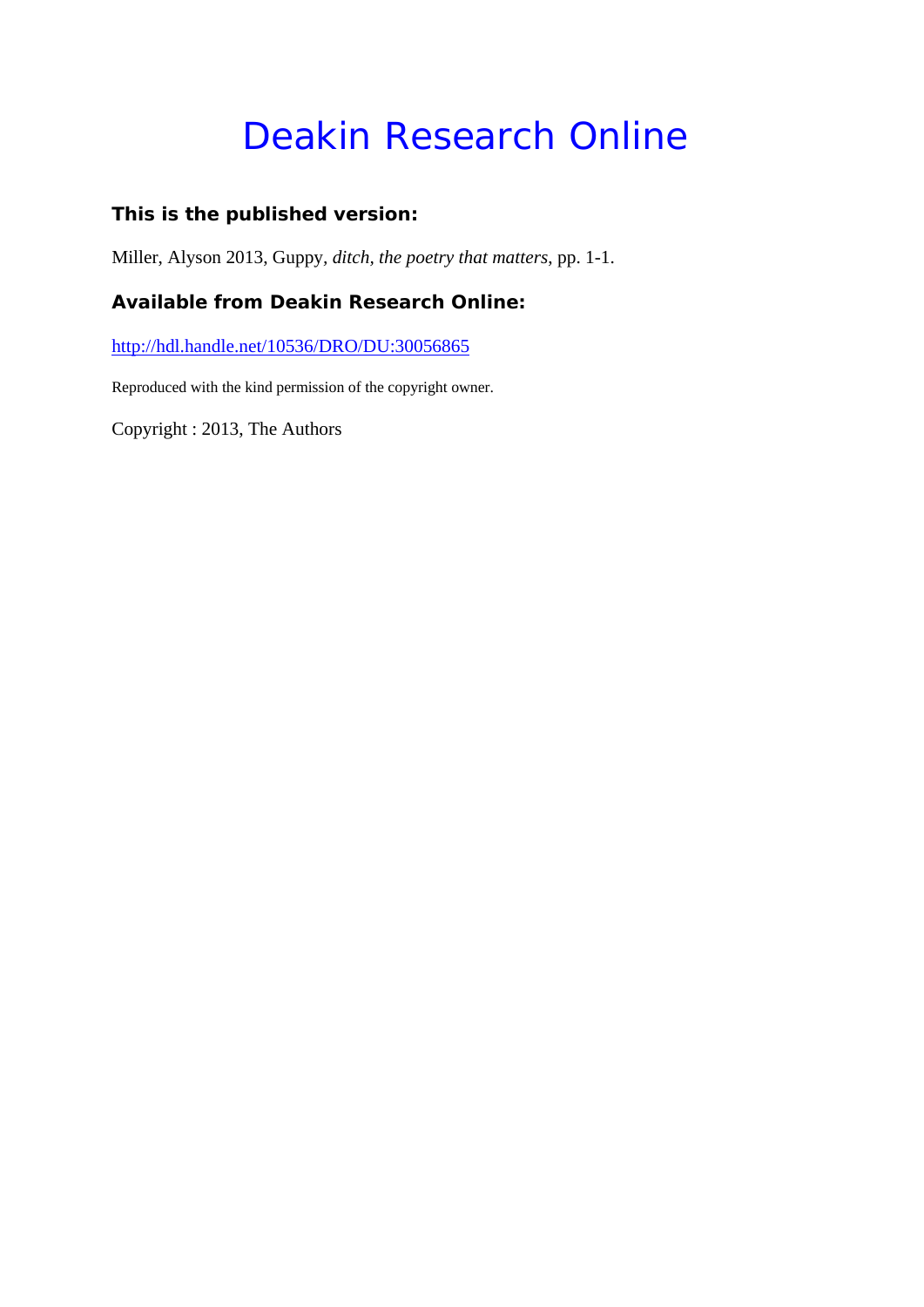# DITCH,

## THE POETRY THAT MATTERS

### ALYSON MILLER



**Alyson Miller** is a lecturer in literary studies at Deakin University, Australia. Her short stories and poems have appeared in *Cordite*, *Eureka Street* and *Australian Book Review,* and her book, *Haunted by Words: Scandalous Text* was recently published by Peter Lang.

#### **Guppy**

A girl searching in the shadows for a wolf, finds a story. Hears the words strung up as neat as teeth and swallows them in, rib-deep. Pressing hard against the sharpness of bones, the story sleeps, but she stays awake. Ears open to clues in the murmurs of trees and bed sheets. In her dreams, narratives float like the cobwebs between fence posts, and she nets them, swallows them deep and feels them kick down her throat into the cavern of her belly. In the day world of traffic lights and train station queues, she searches for more and gulps them in, mouth wide and lips stretched as though pushed against glass. She bloats with adultery and a broken shoe and childhood and a bad day and a friend of a friend and a moment last Friday and a funny thing that happened on the way to work and a coincidence and a memory and guilt. Stories crush into the spaces between her vertebrae, the cracks inside knuckles, the gaps under her nails. For some time, there is only the enormity of their weight pressing skin-tight inside her. And then she is gone, broken up with the violence of escape, of words exploding back into the secrets of tongues and stairwells and sleep.

#### **Still Birth**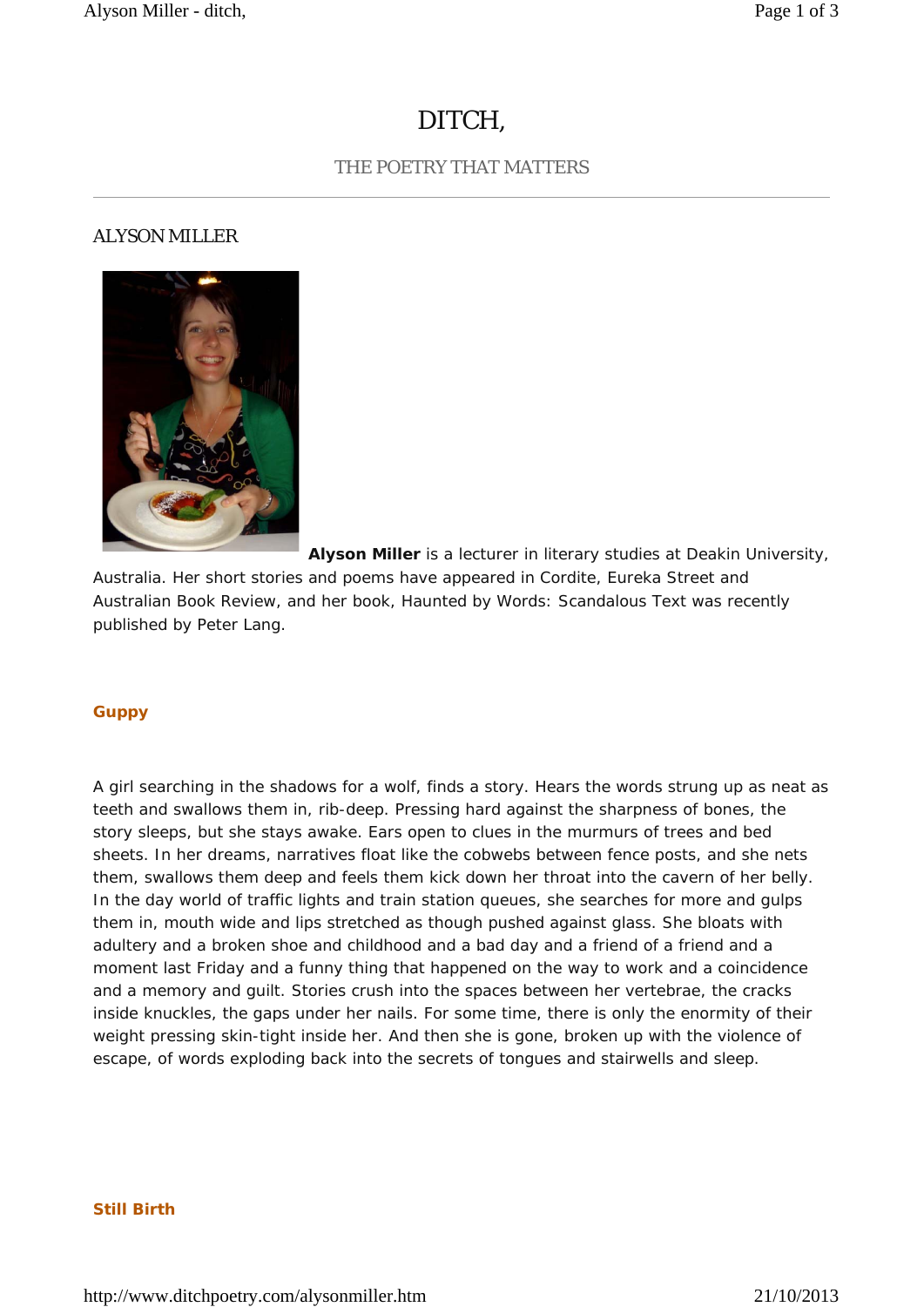The colours of tea and clotted cream, a death sequence of digitized photographs—Victorian memento mori, families stood fist-tight around the bodies of their kin. It makes sense that most of them are babies and small children, their tiny hearts and milkweed bones too friable for birth or winter, their skins mantle-light and translucent. Posed as though breathing, stone hands are locked around dolls or other fingers, clothes pressed and formal, and eyes painted onto lids that have not opened for days. In one, a twin holds the wrist of her sister like a promise, identical in gingham dresses; in another, a girl tugged into standing by metal rods and rigor mortis—her arm stretched as though to touch your face. I am reminded of another girl, her grief a strange and animal thing, showing me a photo on her father's phone of a sister that gave up 7 months along the way. The neonate skull was half-eaten and collapsed, the body broken and curled in against exposed ribs, shell-like and blackened by clots. She carried the image like some precious thing, seeing only the snub nose of their likeness and wondering if the dead baby might have once remembered the feel of her voice as she pressed her mouth against the skin of her mother's belly and sang.

#### **EXPLOSION**

On the day of the explosion, our mum cried into her hands and heard tidal waves in her ears. A collision of elements, atoms had resisted their coupling and burst against your skin, forcing metal to meet bone in a mess of something no one wanted to see. Covered in blood, your face was war-destroyed, a palette of violence that seemed to erase something original. On the telephone, our dad shouted for calm down the cable line, haunted by thoughts of burning splinters in your eyes. During the morphine hours, you told over and over of images that fell into the making of our stories and our sleep—a shattered window, the force of energy, the first word. And then after the next day and the one after that, your bruises and speckle cuts became part of things forgotten—a jar of flies, a lost letter, and a knitted yellow bear.

#### **BLUEBEARD**

On an afternoon with light the colour of mustard, he watched the city skyline as he walked, chin tilted, nostrils open. The buildings grinned at him, gap-toothed and leering with a thousand million glass eyes. He writhed inside his suit. Then he saw her, and he stopped. She dropped *en pointe* towards shoppers, who gazed into her open crotch, amazed at the size of the perfectly waxed thing. He moved closer, admiring her, draped across a building on a corner of Collins Street. Held above rush hour, she rippled in the breeze. He whispered words like *pure manna*, *goodness* and *beautiful*, felt a strangeness in his groin that escaped in a sigh. Her legs seemed to offer him some welcome memory of consumption; magazines